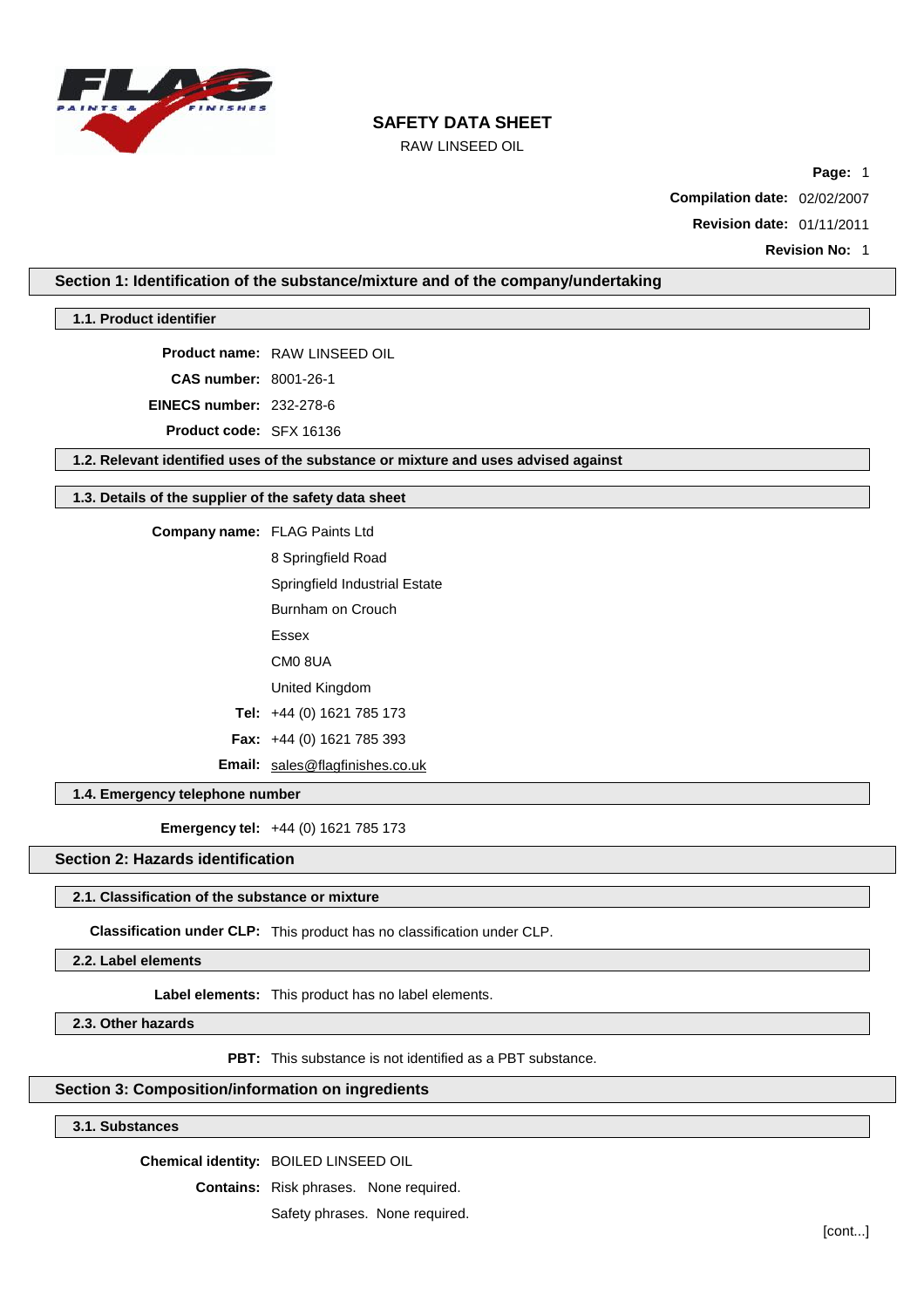# RAW LINSEED OIL

**Page:** 2

### **Section 4: First aid measures**

**4.1. Description of first aid measures**

**Skin contact:** Wash immediately with plenty of soap and water.

**Eye contact:** Bathe the eye with running water for 15 minutes.

**Ingestion:** Wash out mouth with water.

**Inhalation:** Consult a doctor.

#### **4.2. Most important symptoms and effects, both acute and delayed**

**Skin contact:** There may be mild irritation at the site of contact.

**Eye contact:** There may be irritation and redness.

**Ingestion:** There may be irritation of the throat.

**Inhalation:** No symptoms.

**4.3. Indication of any immediate medical attention and special treatment needed**

**Immediate / special treatment:** Not applicable.

### **Section 5: Fire-fighting measures**

**5.1. Extinguishing media**

**Extinguishing media:** Suitable extinguishing media for the surrounding fire should be used. Use water spray

to cool containers.

### **5.2. Special hazards arising from the substance or mixture**

**Exposure hazards:** In combustion emits toxic fumes.

**5.3. Advice for fire-fighters**

**Advice for fire-fighters:** Wear self-contained breathing apparatus. Wear protective clothing to prevent contact with skin and eyes.

#### **Section 6: Accidental release measures**

### **6.1. Personal precautions, protective equipment and emergency procedures**

**Personal precautions:** Refer to section 8 of SDS for personal protection details. Turn leaking containers

leak-side up to prevent the escape of liquid.

#### **6.2. Environmental precautions**

**Environmental precautions:** Do not discharge into drains or rivers. Contain the spillage using bunding.

# **6.3. Methods and material for containment and cleaning up**

**Clean-up procedures:** Absorb into dry earth or sand. Transfer to a closable, labelled salvage container for

disposal by an appropriate method.

### **6.4. Reference to other sections**

**Reference to other sections:** Refer to section 8 of SDS.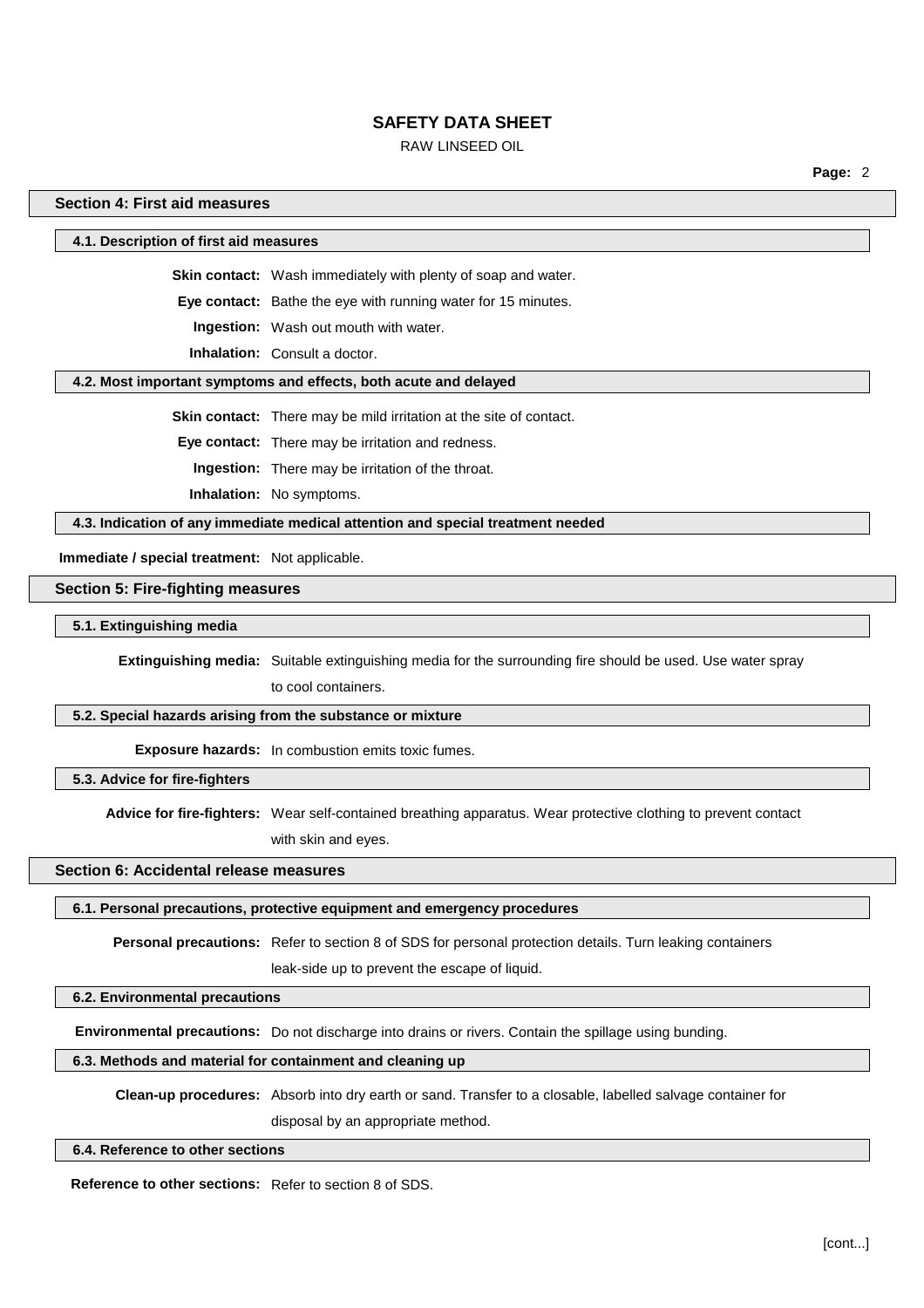# RAW LINSEED OIL

**Page:** 3

#### **Section 7: Handling and storage**

### **7.1. Precautions for safe handling**

**Handling requirements:** Ensure there is sufficient ventilation of the area.

#### **7.2. Conditions for safe storage, including any incompatibilities**

**Storage conditions:** Store in cool, well ventilated area. Keep container tightly closed.

**Suitable packaging:** Must only be kept in original packaging.

**7.3. Specific end use(s)**

**Specific end use(s):** No data available.

# **Section 8: Exposure controls/personal protection**

**8.1. Control parameters**

**Workplace exposure limits:** Not applicable.

### **8.2. Exposure controls**

**Engineering measures:** Use in accordance with good industrial practise. **Respiratory protection:** Respiratory protection not required. **Hand protection:** Protective gloves. **Eye protection:** Safety glasses. Ensure eye bath is to hand.

**Skin protection:** Protective clothing.

## **Section 9: Physical and chemical properties**

#### **9.1. Information on basic physical and chemical properties**

| <b>State: Liquid</b>                  |                                                                                                  |                               |
|---------------------------------------|--------------------------------------------------------------------------------------------------|-------------------------------|
|                                       | <b>Colour: Yellow-brown</b>                                                                      |                               |
|                                       | <b>Odour:</b> Characteristic odour                                                               |                               |
| <b>Evaporation rate: Negligible</b>   |                                                                                                  |                               |
|                                       | <b>Oxidising:</b> Non-oxidising (by EC criteria)                                                 |                               |
| <b>Solubility in water:</b> Insoluble |                                                                                                  |                               |
| <b>Viscosity: Oily</b>                |                                                                                                  |                               |
| Kinematic viscosity: 1/5 poise        |                                                                                                  |                               |
|                                       | <b>Viscosity test method:</b> Kinematic viscosity in 10-6 m2/s at 40 $\degree$ C (ISO 3104/3105) |                               |
| <b>Flash point C: 230</b>             |                                                                                                  | <b>Relative density: 0.94</b> |

**9.2. Other information**

**Other information:** Not applicable.

# **Section 10: Stability and reactivity**

**10.1. Reactivity**

**Reactivity:** Stable under recommended transport or storage conditions.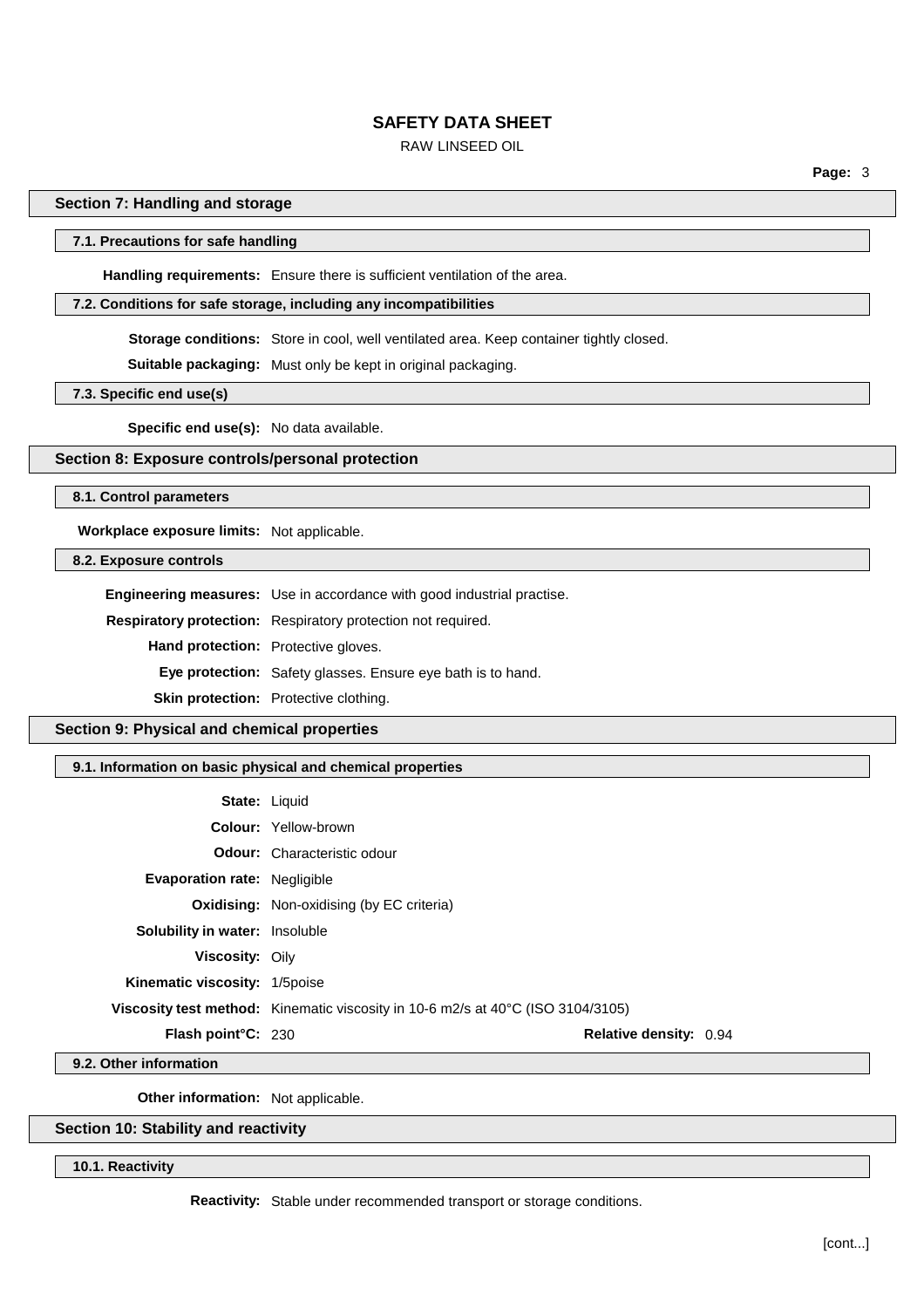# RAW LINSEED OIL

## **10.2. Chemical stability**

**Chemical stability:** Stable under normal conditions.

#### **10.3. Possibility of hazardous reactions**

**Hazardous reactions:** Hazardous reactions will not occur under normal transport or storage conditions.

Decomposition may occur on exposure to conditions or materials listed below.

**10.4. Conditions to avoid**

**Conditions to avoid:** Heat.

**10.5. Incompatible materials**

**Materials to avoid:** Strong oxidising agents. Strong acids.

# **10.6. Hazardous decomposition products**

**Haz. decomp. products:** In combustion emits toxic fumes.

# **Section 11: Toxicological information**

### **11.1. Information on toxicological effects**

**Toxicity values:** Not applicable.

**Symptoms / routes of exposure**

**Skin contact:** There may be mild irritation at the site of contact.

**Eye contact:** There may be irritation and redness.

**Ingestion:** There may be irritation of the throat.

**Inhalation:** No symptoms.

## **Section 12: Ecological information**

**12.1. Toxicity**

**Ecotoxicity values:** Not applicable.

### **12.2. Persistence and degradability**

**Persistence and degradability:** Biodegradable.

**12.3. Bioaccumulative potential**

**Bioaccumulative potential:** No bioaccumulation potential.

**12.4. Mobility in soil**

**Mobility:** Readily absorbed into soil.

### **12.5. Results of PBT and vPvB assessment**

**PBT identification:** This substance is not identified as a PBT substance.

## **12.6. Other adverse effects**

**Other adverse effects:** Negligible ecotoxicity.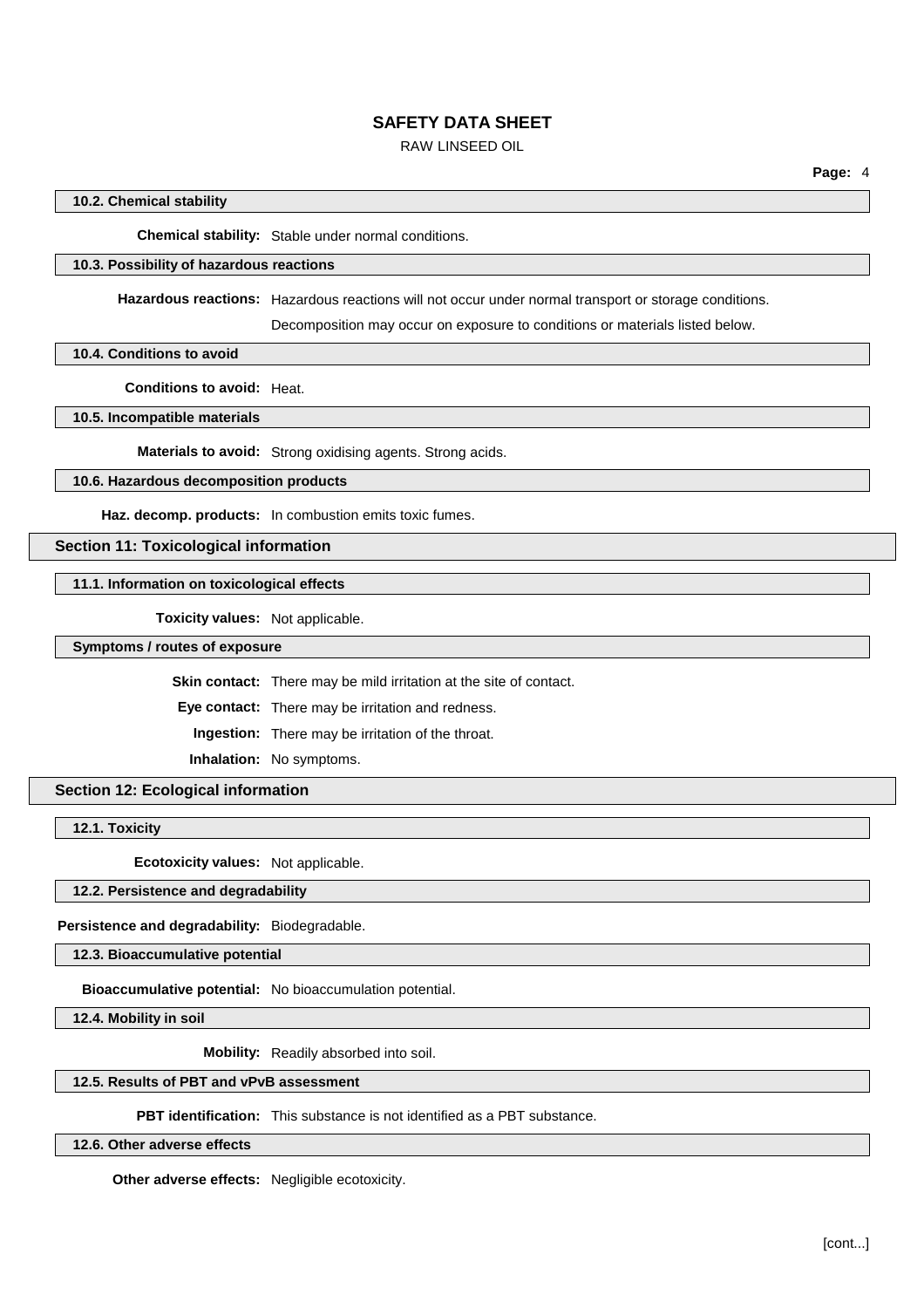# RAW LINSEED OIL

**Page:** 5

#### **Section 13: Disposal considerations**

| 13.1. Waste treatment methods |                                                                                                             |  |
|-------------------------------|-------------------------------------------------------------------------------------------------------------|--|
|                               | <b>Disposal operations:</b> The relevant EC directives and local, regional and national regulations must be |  |
|                               | complied with.                                                                                              |  |
|                               | <b>Recovery operations:</b> Treat as a solid combustible materials and dispose in accordance with local     |  |
|                               | regulations                                                                                                 |  |
|                               | <b>Disposal of packaging:</b> Dispose of as normal industrial waste.                                        |  |
|                               | <b>NB:</b> The user's attention is drawn to the possible existence of regional or national                  |  |
|                               | regulations regarding disposal.                                                                             |  |

#### **Section 14: Transport information**

**14.1. UN number**

**UN number:** UN1263

**14.2. UN proper shipping name**

## **Shipping name:** PAINT RELATED MATERIAL

## LINSEED OIL NON HAZARDOUS

**14.3. Transport hazard class(es)**

**Transport class:** 3

**14.4. Packing group**

**Packing group:** III

**14.5. Environmental hazards**

**Environmentally hazardous:** No **Marine pollutant:** No

**14.6. Special precautions for user**

**Special precautions:** No special precautions.

**Tunnel code:** D/E

**Transport category:** 1

#### **Section 15: Regulatory information**

**15.1. Safety, health and environmental regulations/legislation specific for the substance or mixture**

#### **15.2. Chemical Safety Assessment**

**Chemical safety assessment:** A chemical safety assessment has not been carried out for the substance or the mixture

by the supplier.

### **Section 16: Other information**

**Other information**

**Other information:** This safety data sheet is prepared in accordance with Commission Regulation (EU) No